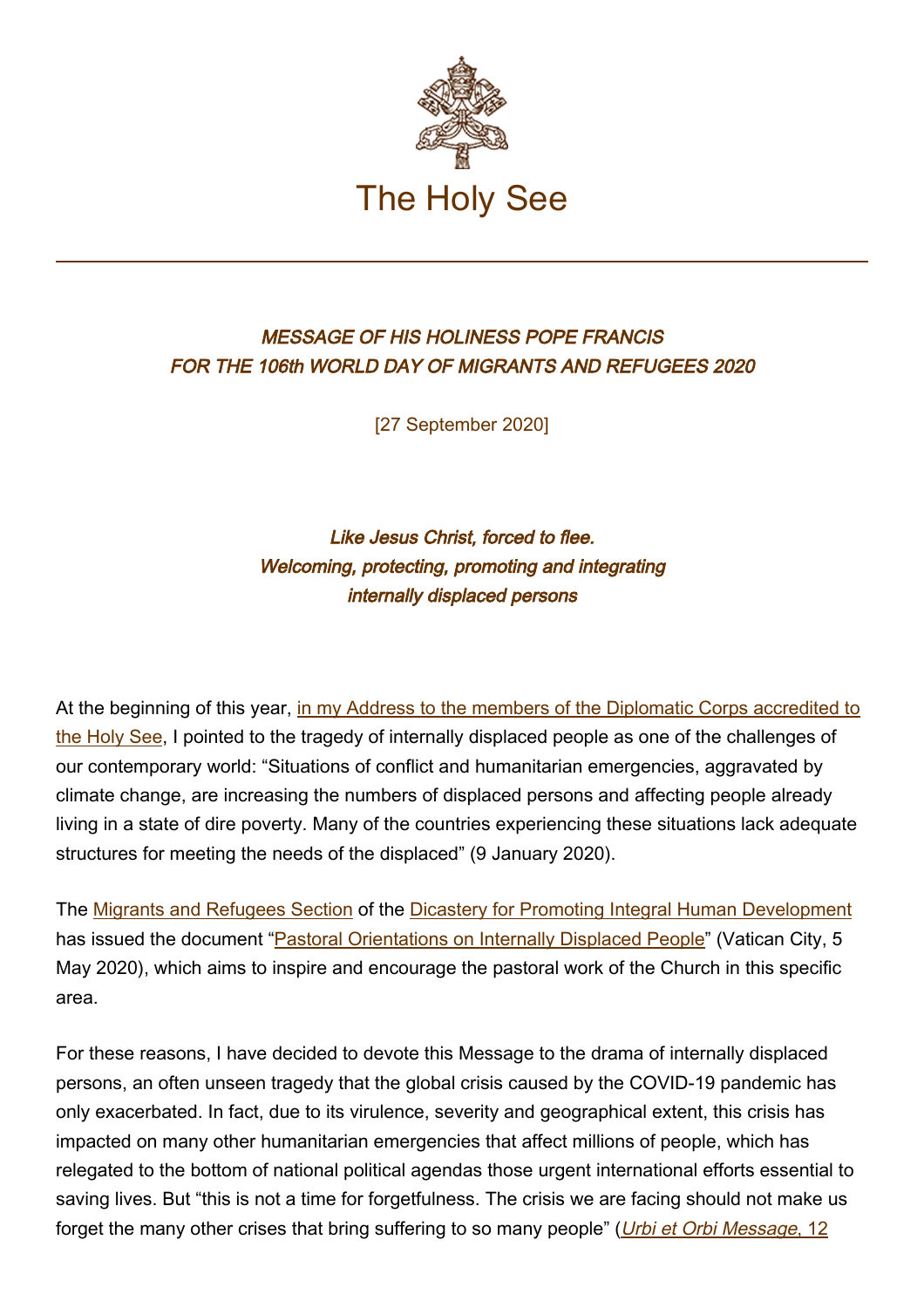## [April 2020](http://www.vatican.va/content/francesco/en/messages/urbi/documents/papa-francesco_20200412_urbi-et-orbi-pasqua.html)).

In the light of the tragic events that have marked 2020, I would like this Message, although concerned with internally displaced persons, to embrace all those who are experiencing situations of precariousness, abandonment, marginalization and rejection as a result of COVID-19.

I would like to start with the image that inspired [Pope Pius XII](http://w2.vatican.va/content/pius-xii/en.html) in his Apostolic Constitution *[Exsul](http://www.vatican.va/content/pius-xii/la/apost_constitutions/documents/hf_p-xii_apc_19520801_exsul-familia.html)* [Familia](http://www.vatican.va/content/pius-xii/la/apost_constitutions/documents/hf_p-xii_apc_19520801_exsul-familia.html) (1 August 1952). During the flight into Egypt, the child Jesus experienced with his parents the tragic fate of the displaced and refugees, "which is marked by fear, uncertainty and unease (cf. Mt 2:13-15, 19-23). Unfortunately, in our own times, millions of families can identify with this sad reality. Almost every day the television and papers carry news of refugees fleeing from hunger, war and other grave dangers, in search of security and a dignified life for themselves and for their families" (*Angelus*[, 29 December 2013\)](http://www.vatican.va/content/francesco/en/angelus/2013/documents/papa-francesco_angelus_20131229.html). In each of these people, forced to flee to safety, Jesus is present as he was at the time of Herod. In the faces of the hungry, the thirsty, the naked, the sick, strangers and prisoners, we are called to see the face of Christ who pleads with us to help (cf. Mt 25:31-46). If we can recognize him in those faces, we will be the ones to thank him for having been able to meet, love and serve him in them.

Displaced people offer us this opportunity to meet the Lord, "even though our eyes find it hard to recognize him: his clothing in tatters, his feet dirty, his face disfigured, his body wounded, his tongue unable to speak our language" (Homily, 15 February 2019). We are called to respond to this pastoral challenge with the four verbs I indicated in my [Message for this Day in 2018](http://www.vatican.va/content/francesco/en/messages/migration/documents/papa-francesco_20170815_world-migrants-day-2018.html): welcome, protect, promote and integrate. To these words, I would now like to add another six pairs of verbs that deal with very practical actions and are linked together in a relationship of cause and effect.

You have to know in order to understand. Knowledge is a necessary step towards understanding others. Jesus himself tells us this in the account of the disciples on the road to Emmaus: "While they were talking and discussing together, Jesus himself drew near and went with them, but their eyes were kept from recognizing him" (Lk 24:15-16). When we talk about migrants and displaced persons, all too often we stop at statistics. But it is not about statistics, it is about real people! If we encounter them, we will get to know more about them. And knowing their stories, we will be able to understand them. We will be able to understand, for example, that the precariousness that we have come to experience as a result of this pandemic is a constant in the lives of displaced people.

It is necessary to be close in order to serve. It may seem obvious, yet often it is the contrary. "But a Samaritan, as he journeyed, came to where the man was; and when he saw him, he had compassion, and went to him and bound up his wounds, pouring on oil and wine; then he set him on his own beast and brought him to an inn, and took care of him" (Lk 10:33-34). Fears and prejudices – all too many prejudices – keep us distant from others and often prevent us from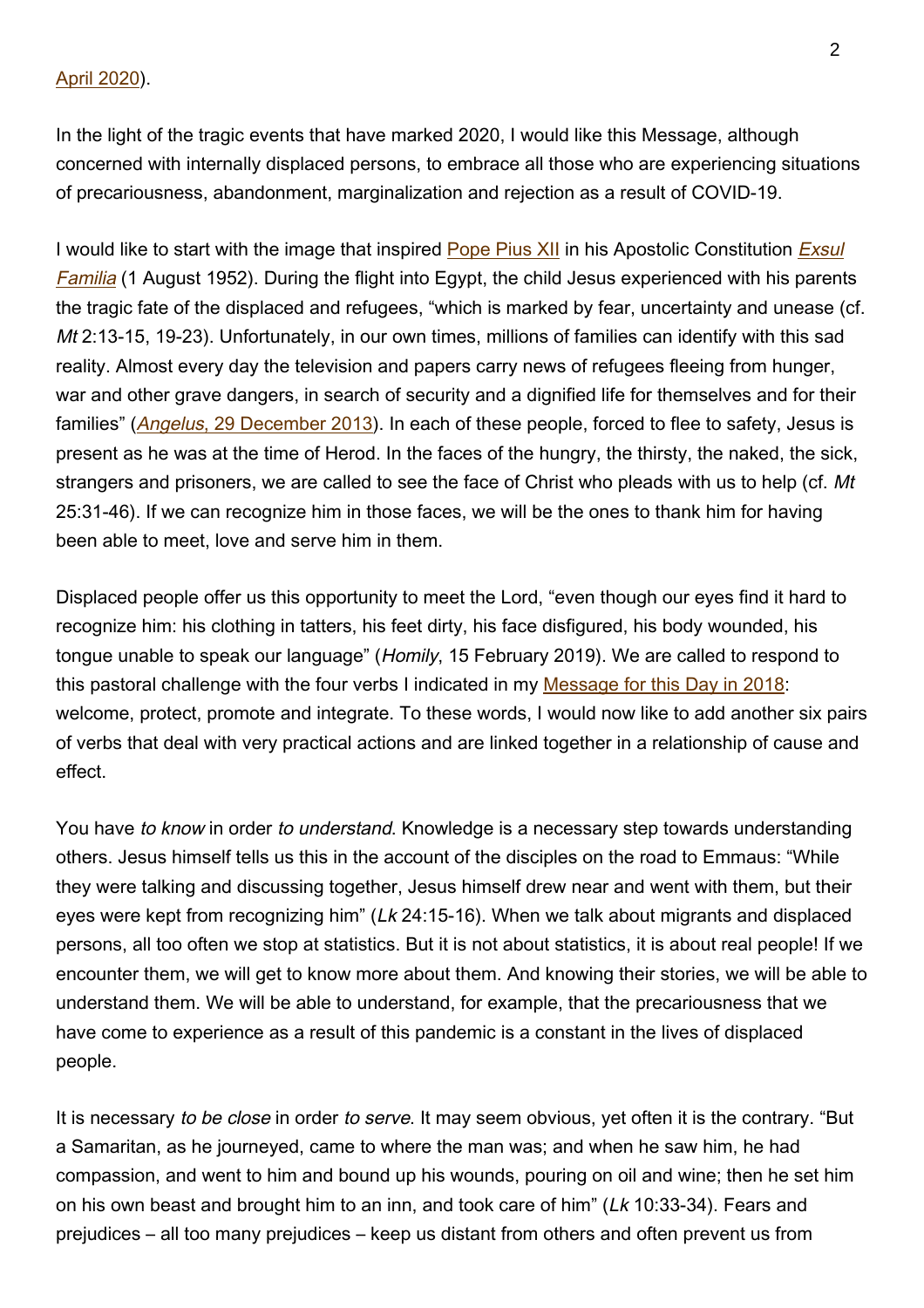"becoming neighbours" to them and serving them with love. Drawing close to others often means being willing to take risks, as so many doctors and nurses have taught us in recent months. This readiness to draw near and serve goes beyond a mere sense of duty. Jesus gave us the greatest example of this when he washed the feet of his disciples: he took off his cloak, knelt down and dirtied his hands (cf. Jn 13:1-15).

In order to be reconciled, we need to listen. God himself taught us this by sending his Son into the world. He wanted to listen to the plea of suffering humanity with human ears: "For God so loved the world that he gave his only-begotten Son... that the world might be saved through him" ( $Jn$ ) 3:16-17). A love that reconciles and saves begins with listening. In today's world, messages multiply but the practice of listening is being lost. Yet it is only through humble and attentive listening that we can truly be reconciled. In 2020, silence has reigned for weeks in our streets. A dramatic and troubling silence, but one that has given us the opportunity to listen to the plea of the vulnerable, the displaced and our seriously ill planet. Listening gives us an opportunity to be reconciled with our neighbour, with all those who have been "discarded", with ourselves and with God, who never tires of offering us his mercy.

In order to grow, it is necessary to share. Sharing was an essential element of the first Christian community: "Now the company of those who believed were of one heart and soul, and no one said that any of the things which he possessed was his own, but they had everything in common" (Acts 4:32). God did not want the resources of our planet to benefit only a few. This was not the Lord's will! We have to learn to share in order to grow together, leaving no one behind. The pandemic has reminded us how we are all in the same boat. Realizing that we have the same concerns and fears has shown us once more that no one can be saved alone. To grow truly, we must grow together, sharing what we have, like the boy who offered Jesus five barley loaves and two fish… yet they proved enough for five thousand people (cf. Jn 6:1-15)!

We need to be involved in order to promote. As Jesus was with the Samaritan woman (cf. Jn 4:1-30). The Lord approaches her, listens to her, speaks to her heart, and then leads her to the truth and makes her a herald of the Good News: "Come, see a man who told me all that I ever did! Can this be the Christ?" (v. 29). Sometimes the impulse to serve others prevents us from seeing their real riches. If we really want to promote those whom we assist, we must involve them and make them agents in their own redemption. The pandemic has reminded us of how essential coresponsibility is, and that only with the contribution of everyone – even of those groups so often underestimated – can we face this crisis. We must find "the courage to create spaces where everyone can recognize that they are called, and to allow new forms of hospitality, fraternity and solidarity" (*Meditation in Saint Peter's Square, 27 March 2020*).

It is necessary to cooperate in order to build. That is what the Apostle Paul tells the community of Corinth: "I appeal to you, brethren, by the name of our Lord Jesus Christ, that all of you agree and that there be no dissensions among you, but that you be united in the same mind and the same